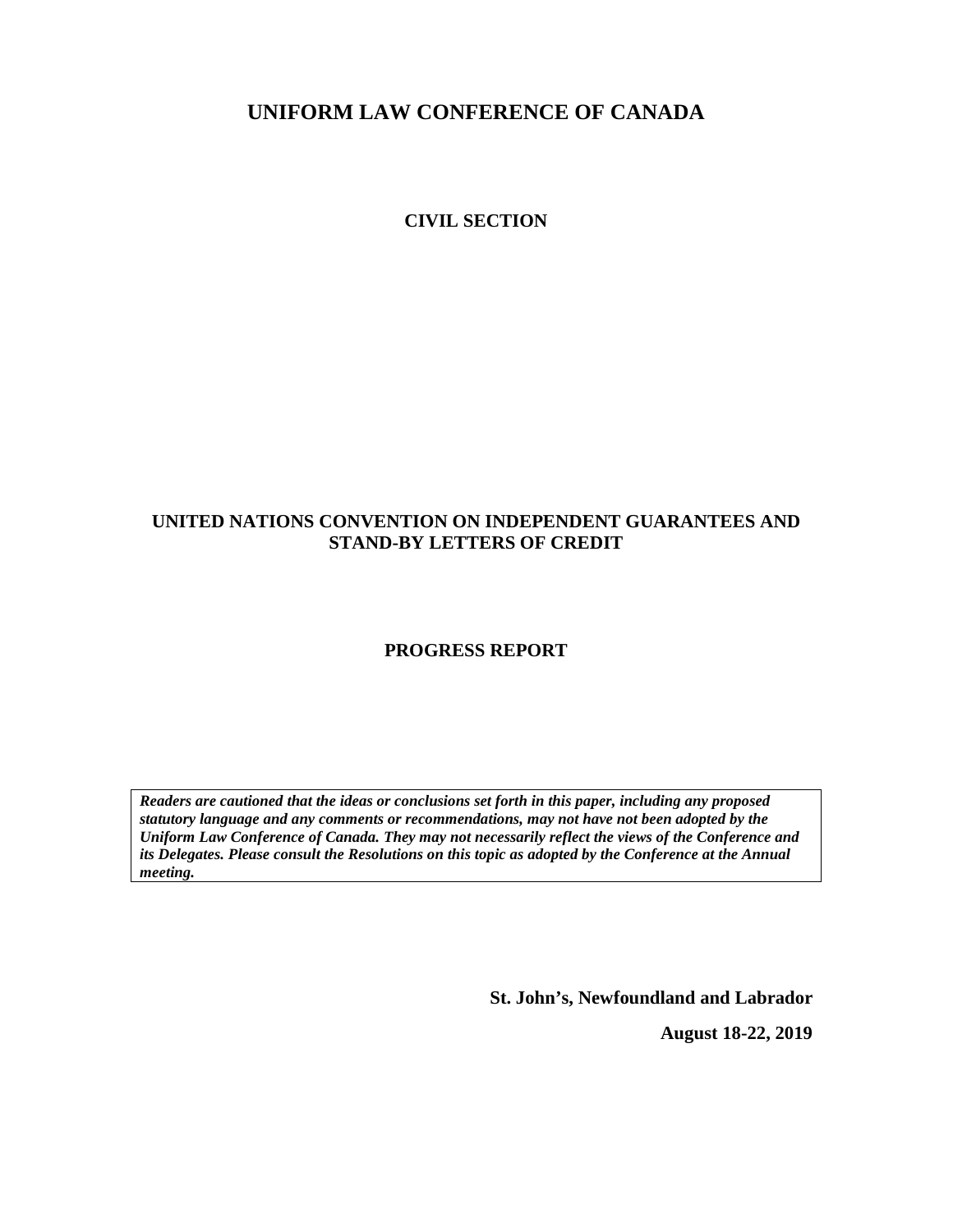## **UNITED NATIONS CONVENTION ON INDEPENDENT GUARANTEES AND STAND-BY LETTERS OF CREDIT**

#### **Progress Report – July 2019**

## **I. Background**

[1] There is no existing legislation in Canada that specifically deals with letters of credit and bank guarantees. The law applicable to letters of credit in the common law provinces and in Québec has been developed by the courts and doctrinal comments. In 1987 in *Bank of Nova Scotia v. Angelica Whitewear Ltd*, [1987] 1 S.C.R. 59, the Supreme Court of Canada confirmed that letters of credit to which the law of Québec applies are subject to interpretation principles consistent with international standards and with those of the common law provinces. Independent guarantees and stand-by letters of credit are similar to letters of credit in that payment is honoured when the conditions for payment are met, independently from the underlying contractual obligations to which the payment relates.<sup>1</sup> Given this similarity, principles laid out in court decisions dealing with letters of credit and their independent character are applicable to independent guarantees and standby letters of credit.<sup>2</sup>

[2] Independent guarantees and stand-by letters of credit covered by the 1995 *United Nations Convention on Independent Guarantees and Stand-by Letters of Credit* are basic tools of international commerce used in a variety of situations. They are used, for example, to secure performance of contractual obligations such as the performance of construction obligations or commercial payments; to secure repayment of an advance payment in the event that such repayment is required; or to secure a winning bidder's obligation to enter into a procurement contract. The Convention does not otherwise cover other documentary credit instruments such as letters of credit.

[3] Under the Convention, independent guarantees and stand-by letters of credit are recognized and enforced in all Contracting States. Recognition is extended to all instruments that meet the conditions for independent guarantees set out by the Convention regardless of the name given to the instrument. The Convention also provides for the enforcement of independent guarantees and stand-by letters of credit even in the absence of legislative provisions under domestic law that recognize them. The Convention, if it applied in Canada, would provide additional legal certainty to Canadian traders active in Contracting States whose legal systems are unfamiliar with these instruments or who may impose limitations on the "independent" obligation to pay as required under these instruments.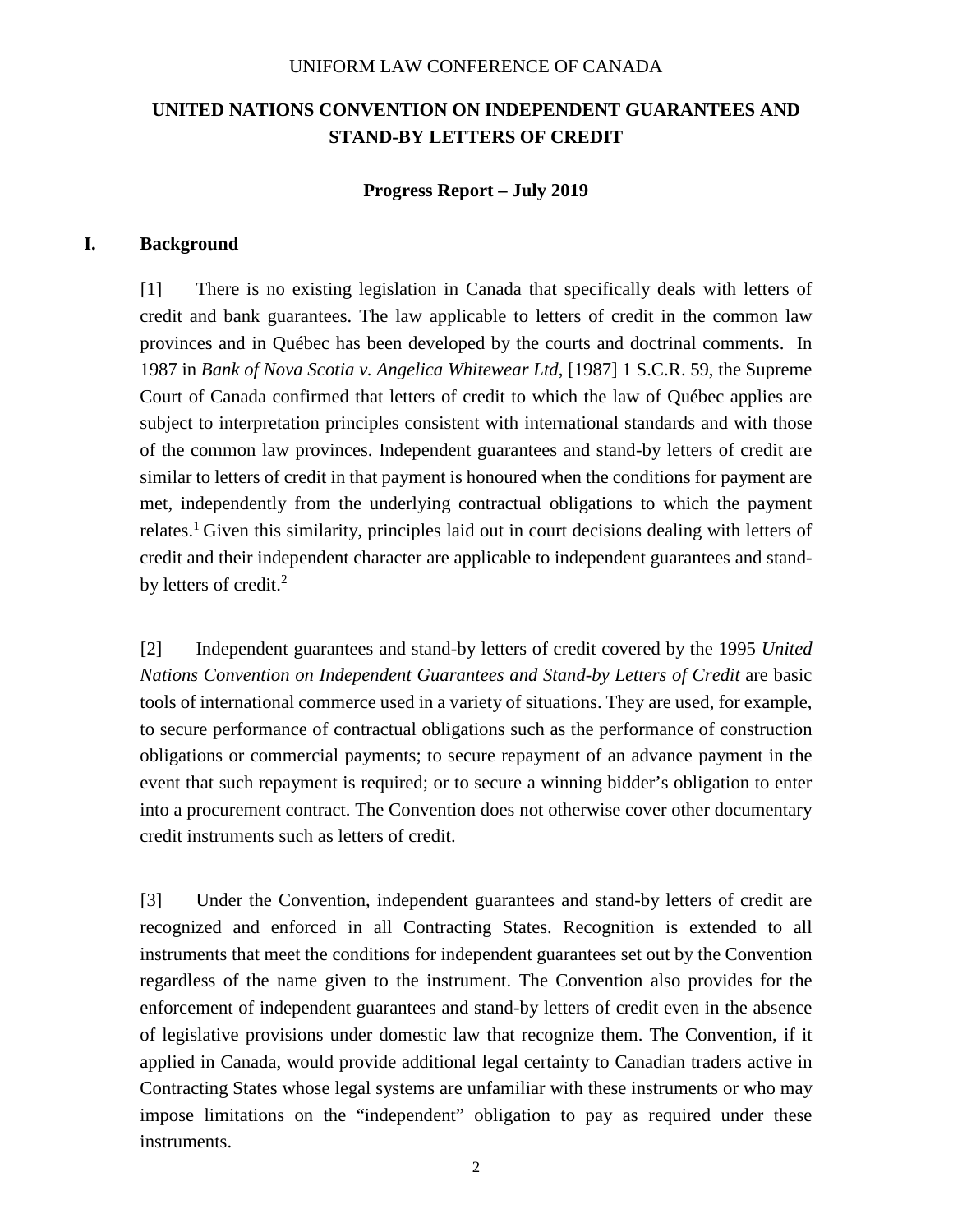#### UNITED NATIONS CONVENTION ON INDEPENDENT GUARANTEES AND STAND-BY LETTERS OF CREDIT

[4] At its annual meeting in 2005, the ULCC decided to review the advisability of preparing a uniform implementing act for the Convention. In 2006, the Conference considered a report by Steven Jeffery, Partner, Blaney McMurtry LLP and Marc Lacoursière, Professor, Université Laval, which examined the Canadian legal framework on independent guarantees and stand-by letters of credit, from both common law and civil law perspectives. The report recommended that the Convention be adopted in Canada. The Conference decided to establish a Working Group "to prepare, in accordance with the directions of the Conference, a uniform act and commentaries to implement the Convention for consideration at the 2007 meeting; and to report on the desirability of any other legislative recommendations; and to work in co-operation with the National Conference of Commissioners on Uniform State Laws and the Mexican Uniform Law Centre, should those organizations so desire".

[5] The Working Group was composed of the following members: Professor Marc Lacoursière (Université Laval), Steven Jeffery (Blaney McMurtry LLP), Michel Deschamps (McCarthy, Tétrault LLP), Professor Benjamin Geva (Osgoode Hall Law School) and representatives from the Department of Justice Canada. The Working Group carried out its work from 2006 to 2013 and made annual reports to the Conference.

[6] The Working Group found that though letters of credit, independent guarantees and stand-by letters of credit are commonly used in domestic and international transactions, in most countries, including Canada, they do not benefit from specific legislative support. In addition, the Working Group found that parties often incorporate by reference specific terms and conditions such as the Uniform Customs and Practice on Documentary Credits of the International Chamber of Commerce, thereby greatly facilitating their interpretation and application. Under Canadian law, independent guarantees and stand-by letters of credit are treated as contracts and rules of construction of contracts apply to them. The Working Group queried whether the introduction of a specific legal regime for international independent guarantees and stand-by letters of credit through the Convention also called for the adoption of similar rules domestically, as well as rules applicable to letters of credit more generally. The Working Group was of the view that doing otherwise would potentially raise questions and lead to uncertainty when an instrument falls outside the scope of the Convention. The Working Group therefore recommended the preparation of an act that would implement the Convention and also create a domestic legislative regime on documentary credit.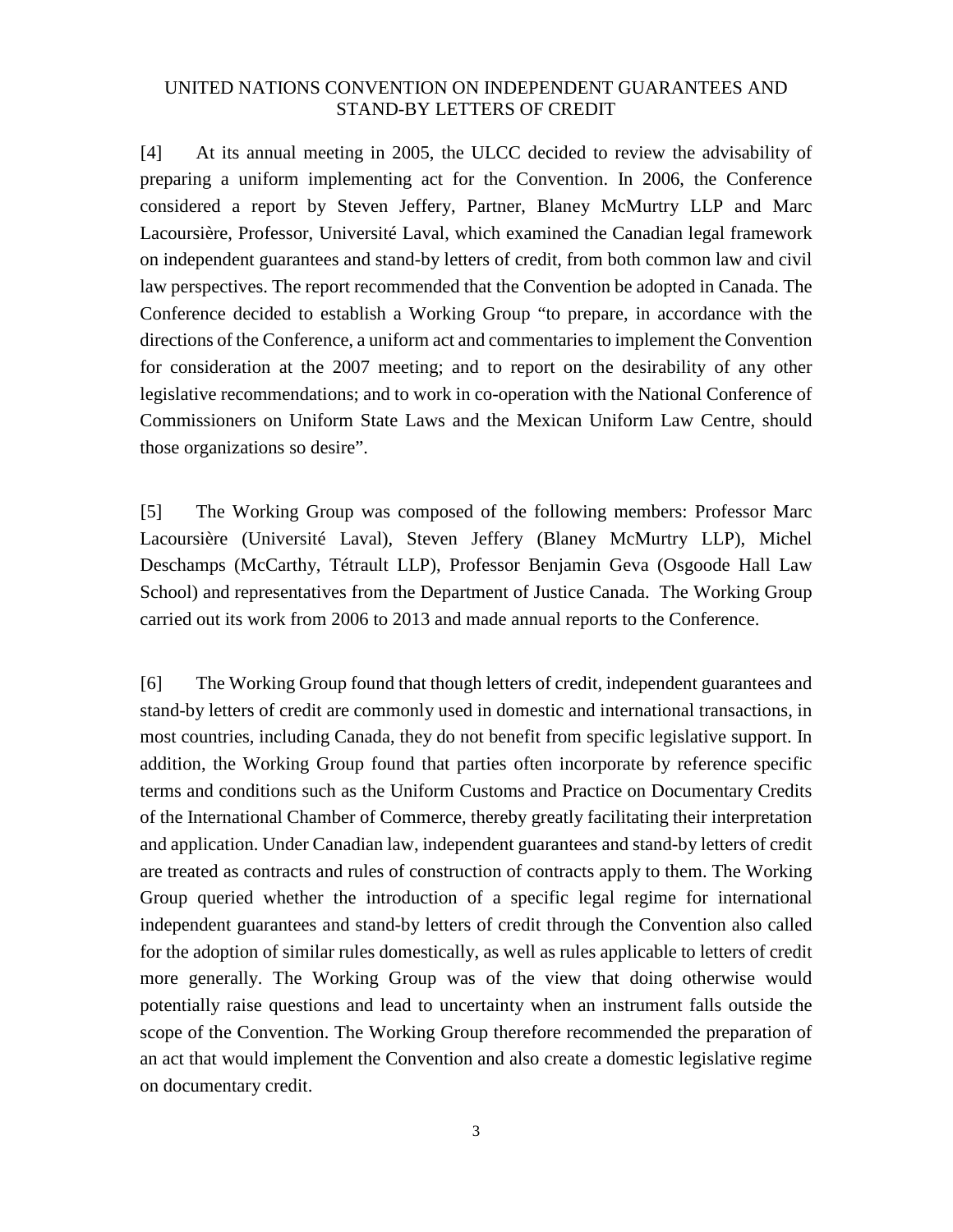[7] The Working Group completed a draft Uniform Letters of Credit and Independent Guarantees Act and presented it to the Conference at its annual meeting in 2013. That draft Uniform Act, in addition to implementing the Convention, provided rules applicable to domestic transactions and international letters of credit not covered by the Convention. More specifically, the Uniform Act introduced domestic rules on letters of credit and independent guarantees codifying existing common law and civil law rules under Part I. Part II of the Act implemented the Convention by giving it force of law. The Uniform Act was presented by the Working Group on the understanding that it needed to be revised in order to meet legislative standards.

[8] The Conference accepted the report of the Working Group and directed it to continue preparing uniform legislation in accordance with the recommendations of the report and the directions of the Conference. The Conference stressed the importance of the Working Group's obtaining comments from users and issuers of independent guarantees and stand-by letters of credit. In addition, legislative drafters and editors identified a large number of drafting concerns, which needed to be addressed before a final version of the act could be presented to the Conference.

## **II. International developments**

[9] The Convention entered into force on January 1, 2000 after its fifth instrument of ratification was deposited. As of July 2019, Belarus, Ecuador, El Salvador, Gabon, Kuwait, Liberia, Panama, and Tunisia are Contracting States.

[10] The United States signed the Convention in 1997 and worked with the Uniform Law Conference of Canada and the Mexican Centre of Uniform Law towards ratification. The rules of the Convention are generally consistent with those found in Article 5 of the Uniform Commercial Code of the United States. On February 10, 2016, the President of the United States sought advice and consent from the US Senate for the ratification of the Convention. Since then, no further development in relation to the Convention has taken place in the US.

#### **III. Recommendation**

[11] The use of electronic communications has facilitated domestic and international payments and increased the speed at which payments are made. Payments can take place in whole or in part using electronic means, including in relation to letters of credit and international independent guarantees. Despite the increase of electronic communications, the Convention remains relevant because a requirement that something be done in writing in relation to a matter associated with the Convention can be met by electronic means as a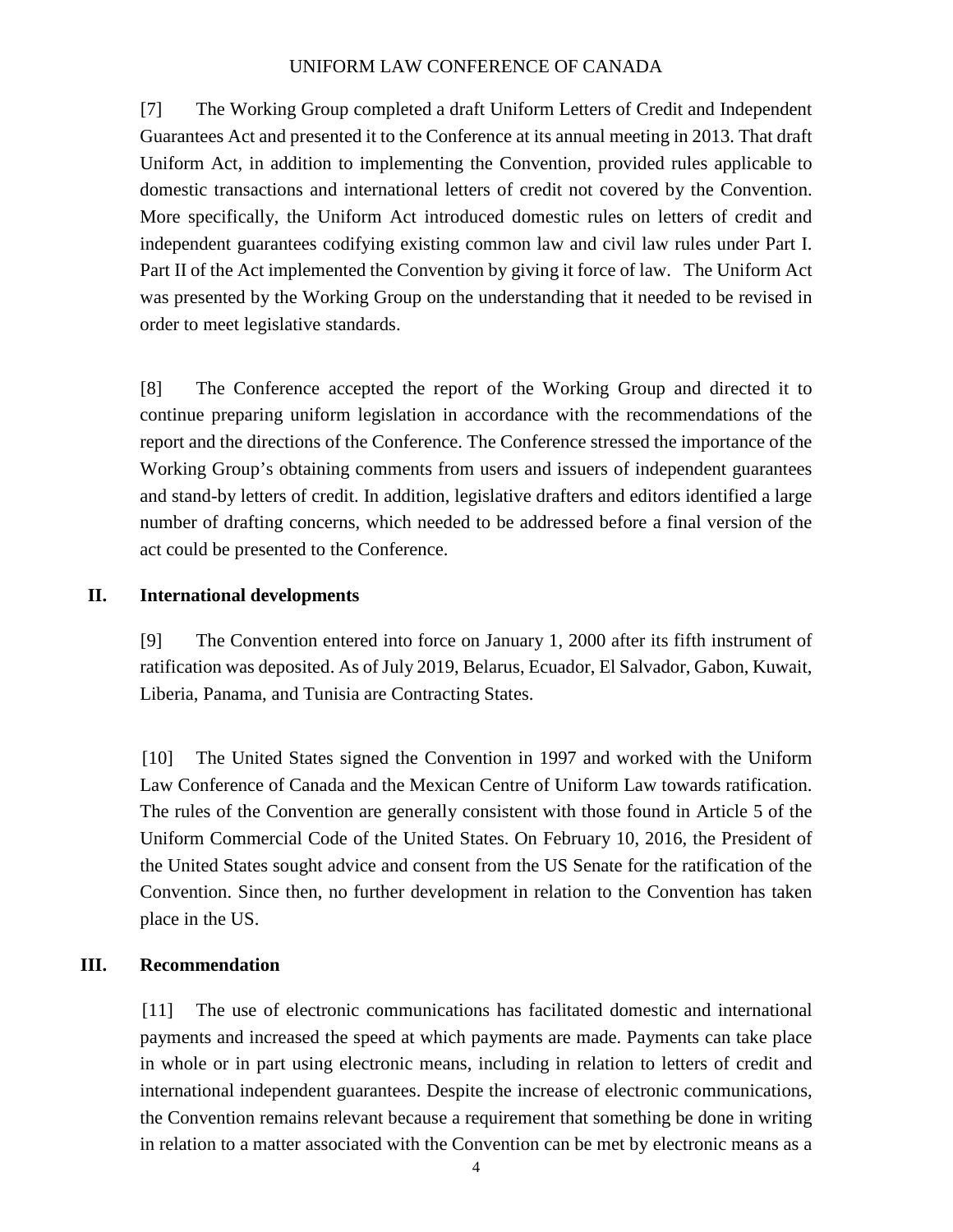#### UNITED NATIONS CONVENTION ON INDEPENDENT GUARANTEES AND STAND-BY LETTERS OF CREDIT

result of the *UN Convention of the Use of Electronic Communications*<sup>3</sup> and because the Convention offers a legal framework that is relevant for international guarantees regardless of the support that is being used.

[12] International trade and commerce have continued to grow since the Convention was adopted by the United Nations in 1995 and new mechanisms to secure payment under a guarantee are being developed. Independent guarantees and stand-by letters of credit covered by the Convention remain, however, a key mechanism in use today. Consultations with key stakeholders have confirmed that they are used regularly by Canadian businesses and financial institutions.<sup>4</sup>

[13] The 2006 Pre-implementation Report by Steven P. Jeffery and Marc Lacoursière did not identify problems with respect to the domestic legal framework on letters of credit or independent guarantees. Consultations with stakeholders throughout the work of the Working Group have shown that there is general agreement among them that the current domestic system works well.<sup>5</sup>

[14] Users and issuers of independent guarantees and stand-by letters of credit have not provided comments on the draft Uniform Act since the 2013 annual meeting of the Conference. In that context, given the absence of reported problems with respect to domestic rules on letters of credit, the introduction of a new domestic legislative framework (i.e., Part I of the draft 2013 Uniform Act) does not appear to be warranted at this time. For this reason, the Advisory Committee on Program Development and Management has suggested leaving aside the domestic aspect of the project and focusing on the implementation of the Convention as a priority.

[15] A revised draft Uniform Act will then be based on Part II of the draft 2013 Uniform Act. It will need to reflect the ULCC's 2014 *Principles for Drafting Uniform Legislation Giving Force of Law to an International Convention* and any other norms that may develop as a result of the Conference's review this year of existing uniform acts that implement other international conventions. Once those modifications have been made, the Working Group and legislative drafters will need to consider the revised draft. It is anticipated that a final revised draft would be presented to the Conference for adoption at the 2020 annual meeting.